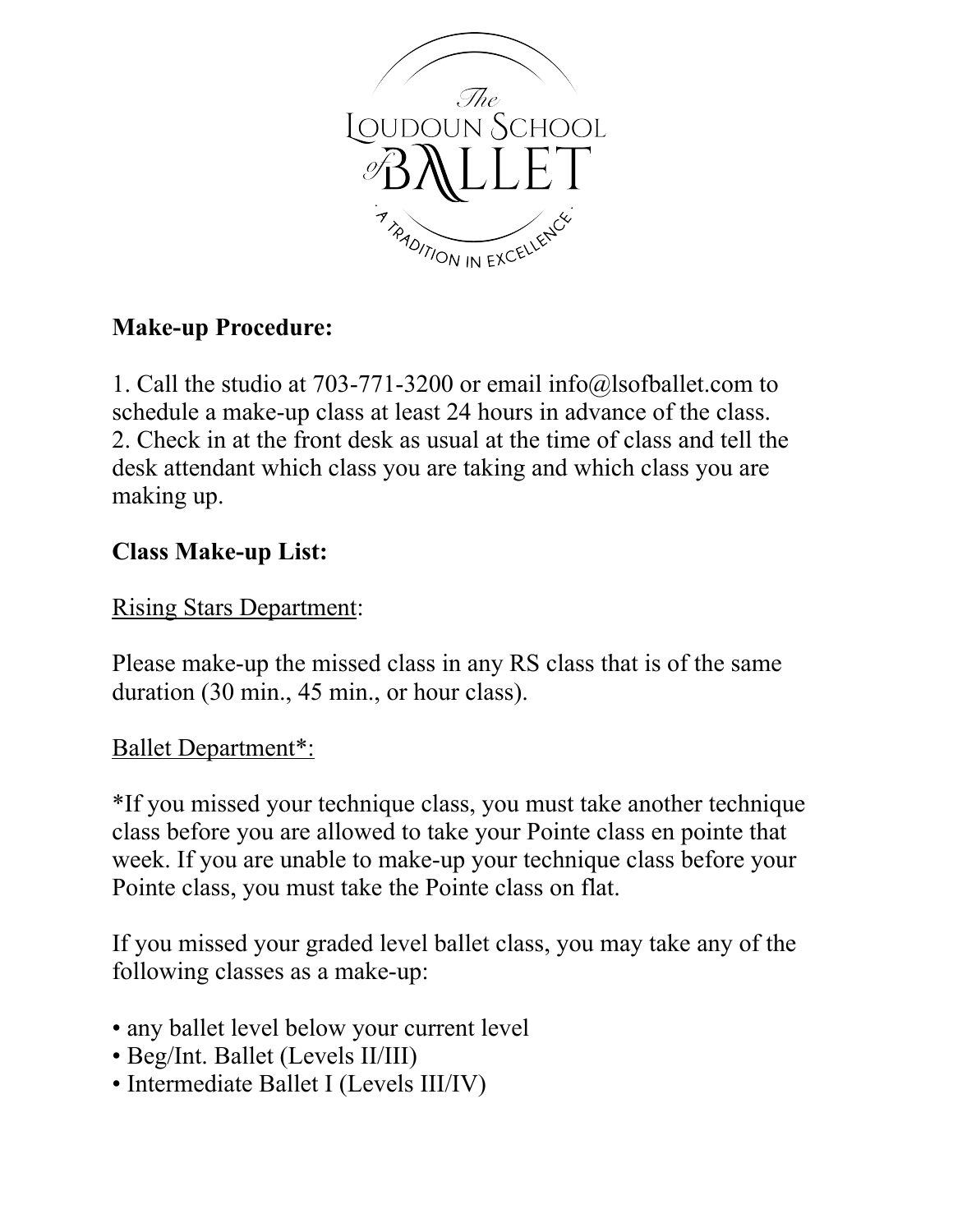- Intermediate Ballet II (Levels V/VI)
- Ballet Stories (Levels III-V)
- Teen/Adult Ballet (Levels VII & up)
- Pointe Variations (Levels VII & up)
- Mixed Level Ballet (Levels VII & up)
- Fundamentals of Ballet (Levels I-III)
- Flexibility (Levels V & up)
- Core/Feet (Levels V & up)

If you missed your Pointe class, you may take any of the following as a make-up class:

• any pointe class lower than your current level (Pre-Pointe students may take Beg. Pointe on flat.)

- Pointe Variations
- Flexibility (Levels V & up)
- Core/Feet (Levels V & up)
- Graded level class below your current level on pointe days

If you missed your elective technique class, you may take any of the following as a make-up class:

- any ballet level below your current level
- Mixed Ballet (Levels VII & up)
- Core/Feet or Flexibility (Levels V & up)
- Teen/Adult Ballet (Levels VII & up)
- Pointe Variations (Levels VII & up)
- Mixed Level Ballet (Levels VII & up)

If you missed your non-graded ballet class, you may take any of the following as a make-up class:

- Ballet I or any RS combo class
- Beg/Int. Ballet or Intermediate Ballet I
- Ballet II